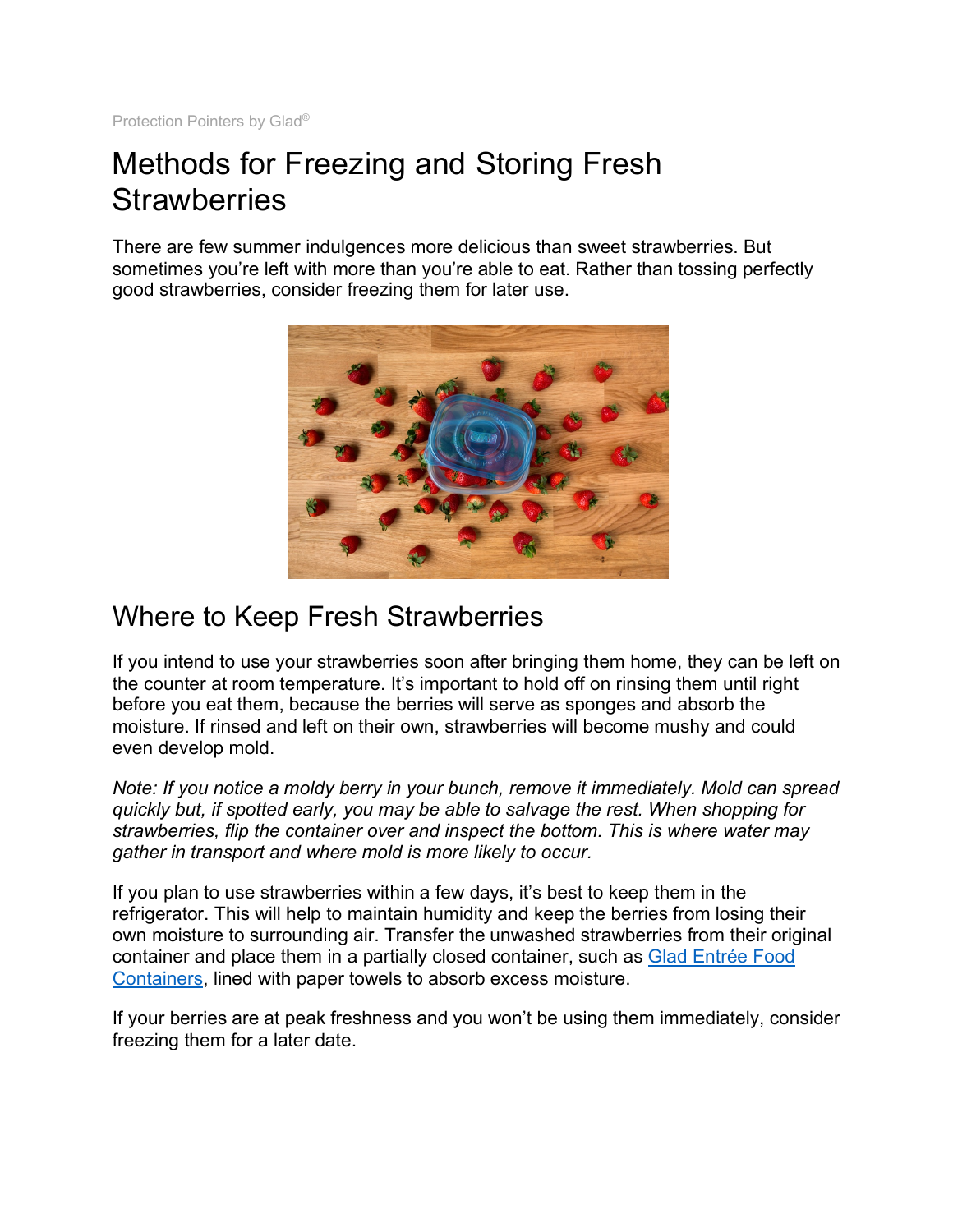

## Methods of Freezing Strawberries

When frozen properly, you can maintain most of the nutrition and flavor from your fresh strawberries. They can be frozen whole or sliced, with or without sugar. Be sure to wash and dry your berries before beginning your freezing process.

**For whole berries:** Freeze the berries in a single layer on a baking sheet to keep them from getting stuck together. Once they're solid, transfer the berries to a container, like FreezerWare™, or a zip freezer bag like GLAD Freezer Zipper Gallon Bag.

**For sliced berries:** Remove the stems and halve or slice your berries into a bowl. For each quart of berries, mix in ½ cup of sugar and gently stir until the sugar is dissolved. Transfer your mixture into a freezer container, like FreezerWare™, seal tightly, and freeze.